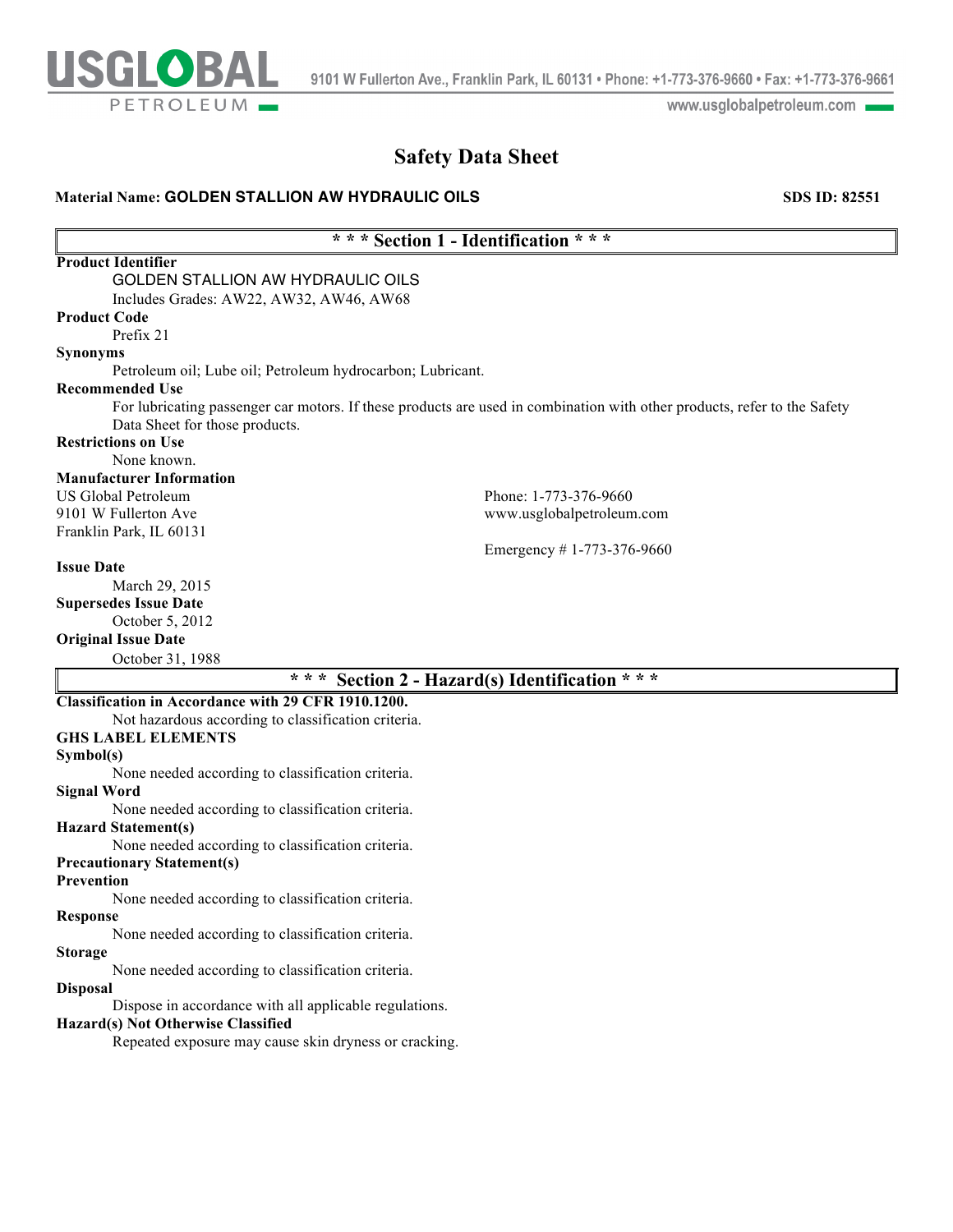# **Safety Data Sheet Material Name: GOLDEN STALLION AW HYDRAULIC OILS SDS ID: 82551 SDS ID: 82551**

# **\* \* \* Section 3 - Composition / Information on Ingredients \* \* \***

| <b>CAS</b>    | Component                                                                 | Percent      |
|---------------|---------------------------------------------------------------------------|--------------|
| 64741-88-4    | Petroleum distillates, solvent-refined heavy paraffinic                   | $0-100*$     |
| 64742-01-4    | Residual oils (petroleum), solvent refined                                | $0-100*$     |
| 64742-57-0    | Residual oils (petroleum), hydrotreated                                   | $0-100*$     |
| 64742-62-7    | Residual oils (petroleum), solvent dewaxed                                | $0-100*$     |
| 72623-83-7    | Lubricating oils (petroleum), C>25, hydrotreated bright stock             | $0-100*$     |
| 64742-58-1    | Lubricating oils, petroleum, hydrotreated spent                           | $3 - 100*$   |
| 72623-87-1    | Lubricating oils, petroleum, C20-50, hydrotreated neutral oil-based       | $0 - 40$     |
| 178603-64-0   | Gas oils, petroleum, vacuum, hydrocracked, hydroisomerized, hydrogenated, | $0 - 45$     |
|               | C15-30, branched and cyclic, high viscosity index                         |              |
| 178603-65-1   | Gas oils, petroleum, vacuum, hydrocracked, hydroisomerized, hydrogenated, | $0 - 45$     |
|               | C20-40, branched and cyclic, high viscosity index                         |              |
| 178603-66-2   | Gas oils, petroleum, vacuum, hydrocracked, hydroisomerized, hydrogenated, | $0 - 45$     |
|               | C25-55, branched and cyclic, high viscosity index                         |              |
| Not Available | Mineral Oil                                                               | $4 - 24$     |
| 64742-52-5    | Petroleum distillates, hydrotreated heavy naphthenic                      | $0 - 26$     |
| 68649-42-3    | Phosphorodithioic acid, O,O-di-C1-14-alkyl esters, zinc salts             | $0.25 - 1.5$ |

# **\* \* \* Section 4 - First Aid Measures \* \* \***

# **Description of Necessary**

#### **Measures Inhalation**

IF INHALED: Remove victim to fresh air and keep at rest in a position comfortable for breathing. Get medical attention if needed.

# **Skin**

IF ON SKIN: Wash with plenty of soap and water. Get medical attention, if needed.

# **Eyes**

IF IN EYES: Rinse cautiously with water for several minutes. Remove contact lenses if present and easy to do. Continue rinsing. Get medical attention if needed.

#### **Ingestion**

IF SWALLOWED: Immediately call a POISON CENTER or doctor/physician.

### **Most Important**

### **Symptoms/Effects Acute**

No information on significant adverse effects.

# **Delayed**

No information on significant adverse effects.

# **Indication of Immediate Medical Attention and Special Treatment Needed, If Needed**

Treat symptomatically and supportively. Call 1-800-468-1760 for additional information.

# **\* \* \* Section 5 - Fire-Fighting Measures \* \* \***

# **Suitable Extinguishing Media**

Carbon dioxide, regular foam, dry chemical, water spray, or water fog. Water or foam may cause frothing.

# **Unsuitable Extinguishing Media**

None known.

# **Specific Hazards Arising from the Chemical**

Negligible fire hazard. "Empty" containers may retain residue and can be dangerous. Product is not sensitive to mechanical impact or static discharge.

# **Hazardous Combustion Products**

Decomposition and combustion materials may be toxic. Burning may produce aldehydes, hydrogen sulfide, alkyl mercaptans, sulfides, carbon monoxide, and oxides of sulfur, calcium and zinc and other unidentified organic compounds.

 $\mathcal{L}_\mathcal{L}$  , and the contribution of the contribution of the contribution of the contribution of the contribution of the contribution of the contribution of the contribution of the contribution of the contribution of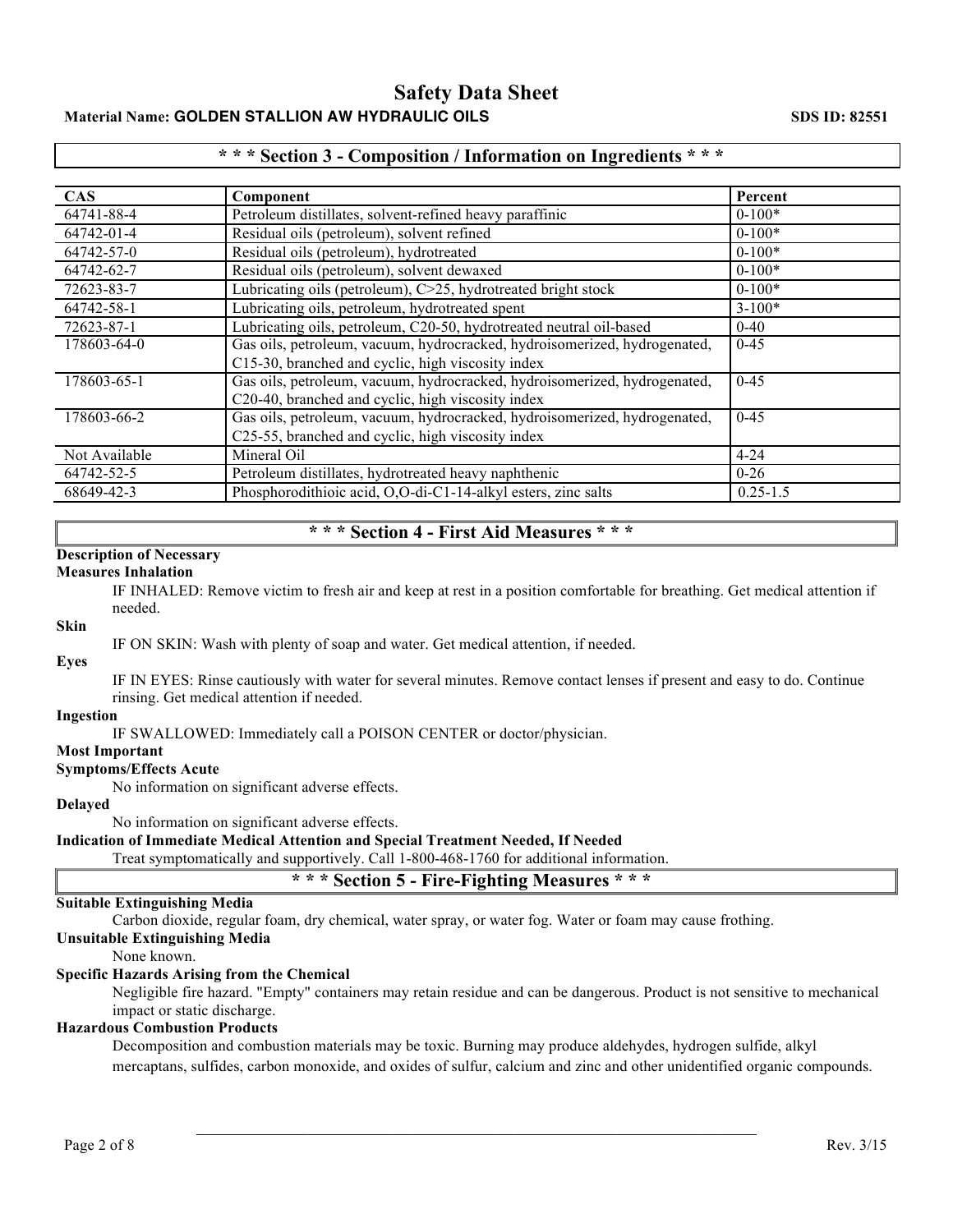# **Safety Data Sheet**

**Material Name: GOLDEN STALLION AW HYDRAULIC OILS SDS ID: 82551**

#### **Special Protective Equipment and Precautions for Firefighters**

A positive-pressure, self-contained breathing apparatus (SCBA) and full-body protective equipment are required for fire emergencies.

### **Fire Fighting Measures**

Move container from fire area if it can be done without risk. Cool containers with water spray until well after the fire is out. Stay away from the ends of tanks. Keep unnecessary people away, isolate hazard area and deny entry.

#### **NFPA Ratings: Health:** 1 **Fire:** 1 **Reactivity:** 0

Hazard Scale:  $0 =$  Minimal  $1 =$  Slight  $2 =$  Moderate  $3 =$  Serious  $4 =$  Severe

# **\* \* \* Section 6 - Accidental Release Measures \* \* \***

# **Personal Precautions, Protective Equipment and Emergency Procedures**

Wear personal protective clothing and equipment, see Section 8. Avoid release to the environment.

### **Methods and Materials for Containment and Clean Up**

Remove all ignition sources. Do not touch or walk through spilled product. Stop leak if you can do it without risk. Wear protective equipment and provide engineering controls as specified in Section 9: Exposure Controls/Personnel Protection. Isolate hazard area. Keep unnecessary and unprotected personnel from entering. Ventilate area and avoid breathing vapor or mist. Contain spill away from surface water and sewers. Contain spill as a liquid for possible recovery, or sorb with compatible sorbent material and shovel with a clean, sparkproof tool into a sealable container for disposal. Additionally, for large spills: Dike far ahead of liquid spill for collection and later disposal.

There may be specific federal regulatory reporting requirements associated with spills, leaks, or releases of this product. Also see Section 15: Regulatory Information.

# **\* \* \* Section 7 - Handling and Storage \* \* \***

### **Precautions for Safe Handling**

Keep away from sparks or flame. Where flammable mixtures may be present, equipment safe for such locations should be used. Use clean tools. When transferring large volumes of product, metal containers, including trucks and tank cars, should be grounded and bonded. These products have a low vapor pressure and are not expected to present an inhalation hazard under normal temperatures and pressures. However, when aerosolizing, misting, or heating these products, do not breathe vapor or mist. Use in a well ventilated area. Avoid contact with eyes, skin, clothing, and shoes.

### **Conditions for Safe Storage, Including Any Incompatibilities**

Keep container tightly closed when not in use and during transport. Store containers in a cool, dry place. Store locked up. Do not pressurize, cut, weld, braze, solder, drill, or grind containers. Keep containers away from flame, sparks, static electricity, or other sources of ignition. Empty product containers may retain product residue and can be dangerous.

### **Incompatibilities**

Oxidizing materials, acids, reactive halogens.

# **\* \* \* Section 8 - Exposure Controls / Personal Protection \* \* \***

#### **Component Exposure Limits**

ACGIH, OSHA, and NIOSH have not developed exposure limits for any of this product's components.

# **Appropriate Engineering Controls**

Provide general ventilation needed to maintain concentration of vapor or mist below applicable exposure limits. Where adequate general ventilation is unavailable, use process enclosures, local exhaust ventilation, or other engineering controls to control airborne levels below applicable exposure limits.

### **Individual Protective Measures, such as Personal Protective Equipment**

Protective equipment should be selected based upon the conditions under which this material is used. A hazard assessment of the work area for PPE requirements should be conducted by a qualified professional pursuant to regulatory requirements. The following PPE should be considered the minimum required: safety glasses, gloves, lab coat, or apron.

#### **Eyes/Face Protection**

Safety glasses with side shields should be worn at a minimum. Additional protection, such as goggles, face shields, or respirators may be needed depending upon anticipated use and concentrations of mists or vapors. Provide an emergency eye wash fountain and quick drench shower in the immediate work area. Contact lens use is not recommended.

#### **Skin Protection**

Where skin contact is likely, wear chemical impervious protective gloves; use of natural rubber or equivalent gloves is not recommended.

 $\mathcal{L}_\text{max}$  and the contract of the contract of the contract of the contract of the contract of the contract of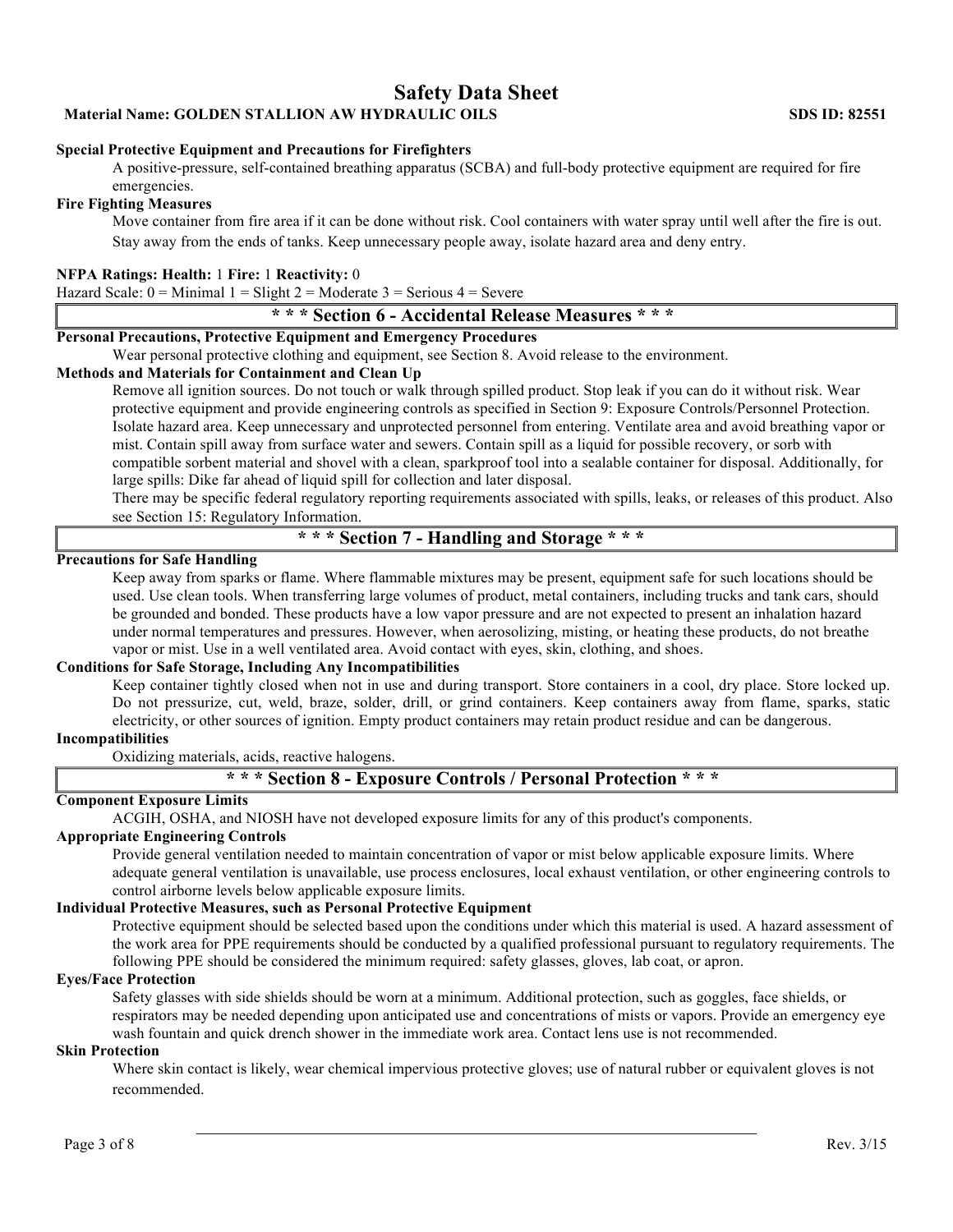# **Safety Data Sheet Material Name: GOLDEN STALLION AW HYDRAULIC OILS SDS ID: 82551**

# **Respiratory Protection**

No respirator is required under normal conditions of use. Use NIOSH-certified P- or R- series particulate filter and organic vapor cartridges when concentration of vapor or mist exceeds applicable exposure limits. Protection provided by air purifying respirators is limited. Do not use N-rated respirators. Selection and use of respiratory protective equipment should be in accordance in the USA with OSHA General Industry Standard 29 CFR 1910.134; or in Canada with CSA Standard Z94.4. Consult with a health and safety professional for specific respirators appropriate for your use.

# **\* \* \* Section 9 - Physical & Chemical Properties \* \* \***

| Appearance/Odor: Liquid, amber, petroleum odor.                                                                                                         |                                                                                     |                                                 | <b>pH</b> : Not applicable                                                                      |  |  |
|---------------------------------------------------------------------------------------------------------------------------------------------------------|-------------------------------------------------------------------------------------|-------------------------------------------------|-------------------------------------------------------------------------------------------------|--|--|
|                                                                                                                                                         | petroleum<br>Boiling Point: 475°F (246°C) (minimum)                                 |                                                 | <b>Melting Point:</b> Not available [pour point $0^{\circ}$ F (-<br>$18^{\circ}$ C) (maximum)]. |  |  |
| <b>Solubility (H2O):</b> Insoluble                                                                                                                      |                                                                                     | <b>Specific Gravity:</b> $0.88$ (water = 1)     | (approximately)                                                                                 |  |  |
|                                                                                                                                                         | <b>Density:</b> 7.3 LB/US gal $(880 \text{ g/l})$<br>(approximately)                | <b>Octanol/H2O Coeff.:</b> Not available        |                                                                                                 |  |  |
| <b>Evaporation Rate: Not available</b><br><b>Odor Threshold:</b> Not available                                                                          |                                                                                     | <b>Auto Ignition Temperature:</b> Not available | Flash Point: 383°F (195°C) (minimum)<br>Cleveland Open Cup                                      |  |  |
|                                                                                                                                                         | LFL: Not available                                                                  |                                                 | <b>Viscosity:</b> >20.5 mm <sup>2</sup> /s @ 104°F (40°C)                                       |  |  |
|                                                                                                                                                         | UFL: Not available<br>Vapor Pressure: less than 0.1 mmHg at 68°F<br>$(20^{\circ}C)$ |                                                 |                                                                                                 |  |  |
| <b>Other Property Information</b><br>No information is available.                                                                                       |                                                                                     |                                                 |                                                                                                 |  |  |
|                                                                                                                                                         | * * * Section 10 - Stability & Reactivity * * *                                     |                                                 |                                                                                                 |  |  |
| Reactivity                                                                                                                                              |                                                                                     |                                                 |                                                                                                 |  |  |
| No reactivity hazard is expected.                                                                                                                       |                                                                                     |                                                 |                                                                                                 |  |  |
| <b>Chemical Stability</b>                                                                                                                               |                                                                                     |                                                 |                                                                                                 |  |  |
| Stable under normal temperatures and pressures.                                                                                                         |                                                                                     |                                                 |                                                                                                 |  |  |
| <b>Possibility of Hazardous Reactions</b>                                                                                                               |                                                                                     |                                                 |                                                                                                 |  |  |
| Will not polymerize.<br><b>Conditions To Avoid</b>                                                                                                      |                                                                                     |                                                 |                                                                                                 |  |  |
| Avoid sparks or flame when not in use.                                                                                                                  |                                                                                     |                                                 |                                                                                                 |  |  |
| <b>Incompatible Materials</b>                                                                                                                           |                                                                                     |                                                 |                                                                                                 |  |  |
|                                                                                                                                                         | Avoid oxidizing agents, acids and reactive halogens.                                |                                                 |                                                                                                 |  |  |
| <b>Hazardous Decomposition Products</b>                                                                                                                 |                                                                                     |                                                 |                                                                                                 |  |  |
| None under normal temperatures and pressures.                                                                                                           |                                                                                     |                                                 |                                                                                                 |  |  |
|                                                                                                                                                         | *** Section 11 - Toxicological Information ***                                      |                                                 |                                                                                                 |  |  |
| <b>Toxicity Data and Information</b>                                                                                                                    |                                                                                     |                                                 |                                                                                                 |  |  |
| <b>Component Analysis - LD50/LC50</b>                                                                                                                   |                                                                                     |                                                 |                                                                                                 |  |  |
|                                                                                                                                                         | Petroleum distillates, solvent-refined heavy paraffinic (64741-88-4)                |                                                 |                                                                                                 |  |  |
| Dermal LD50 Rabbit >2000 mg/kg; Inhalation LC50 Rat 2.18 mg/L 4 h; Oral LD50 Rat >5000 mg/kg                                                            |                                                                                     |                                                 |                                                                                                 |  |  |
| Residual oils (petroleum), solvent refined (64742-01-4)<br>Dermal LD50 Rabbit >2000 mg/kg; Inhalation LC50 Rat 2.18 mg/L 4 h; Oral LD50 Rat >5000 mg/kg |                                                                                     |                                                 |                                                                                                 |  |  |
| Residual oils (petroleum), solvent dewaxed (64742-62-7)                                                                                                 |                                                                                     |                                                 |                                                                                                 |  |  |
| Dermal LD50 Rabbit >2000 mg/kg; Inhalation LC50 Rat 2.18 mg/L 4 h; Oral LD50 Rat >5000 mg/kg                                                            |                                                                                     |                                                 |                                                                                                 |  |  |
| Lubricating oils (petroleum), C>25, hydrotreated bright stock (72623-83-7)                                                                              |                                                                                     |                                                 |                                                                                                 |  |  |
| Oral LD50 Rat >5000 mg/kg                                                                                                                               |                                                                                     |                                                 |                                                                                                 |  |  |
| Lubricating oils, petroleum, hydrotreated spent (64742-58-1)                                                                                            |                                                                                     |                                                 |                                                                                                 |  |  |
|                                                                                                                                                         | Dermal LD50 Rabbit >4480 mg/kg; Oral LD50 Rat >2000 mg/kg                           |                                                 |                                                                                                 |  |  |
|                                                                                                                                                         |                                                                                     |                                                 |                                                                                                 |  |  |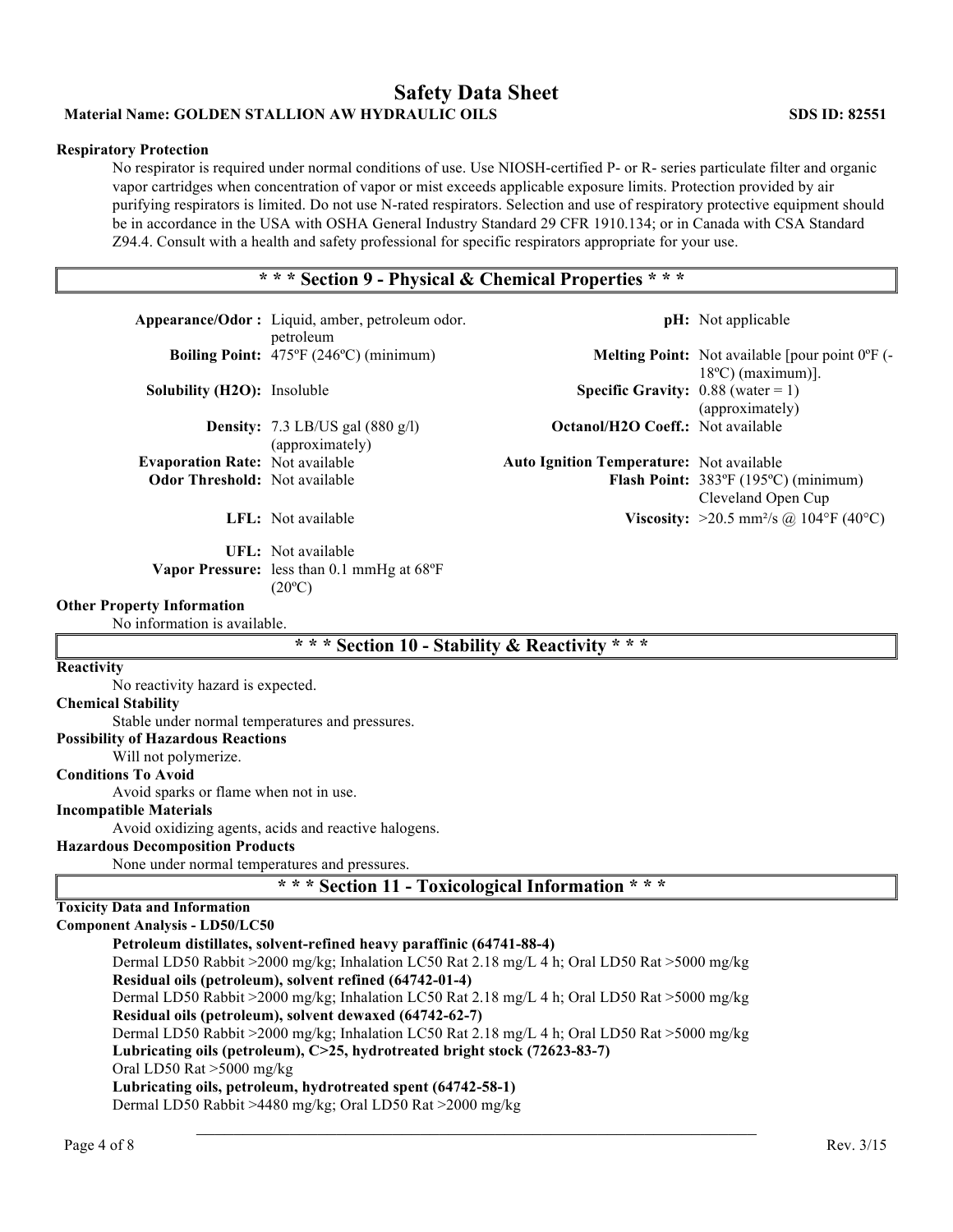# **Material Name: GOLDEN STALLION AW HYDRAULIC OILS SDS ID: 82551**

# **Lubricating oils, petroleum, C20-50, hydrotreated neutral oil-based (72623-87-1)**

Dermal LD50 Rabbit >2000 mg/kg; Inhalation LC50 Rat 2.18 mg/L 4 h; Oral LD50 Rat >5000 mg/kg **Information on Likely Routes of Exposure** 

### **Inhalation**

No information on significant adverse effects.

# **Ingestion**

May be harmful if swallowed.

### **Skin Contact**

No information on significant adverse effects.

#### **Eye Contact**

No information on significant adverse effects.

#### **Immediate Effects**

No information on significant adverse effects.

#### **Delayed Effects**

No information on significant adverse effects.

### **Irritation/Corrosivity**

May cause slight skin and respiratory irritation.

#### **Respiratory Sensitization**

No information available for the products.

#### **Skin Sensitization**

No information available for the product.

# **Carcinogenicity Component**

### **Carcinogenicity**

None of this product's components are listed by ACGIH, IARC, OSHA, NIOSH, or NTP.

#### **Germ Cell Mutagenicity**

No information available for the product.

### **Teratogenicity**

No information available for the product.

#### **Reproductive Effects**

No epidemiological data is available for the product.

#### **Specific Target Organ Effects - Single Exposure**

No information on significant adverse effects.

#### **Specific Target Organ Effects - Repeated Exposure**

No information on significant adverse effects.

# **Aspiration Hazard**

No data available.

### **Medical Conditions Aggravated by Exposure**

Individuals with pre-existing respiratory tract (nose, throat, and lungs), eye, and/or skin disorders may have increased susceptibility to the effects of exposure.

|  |  | * * * Section 12 - Ecological Information * * * |  |  |  |  |  |  |  |  |
|--|--|-------------------------------------------------|--|--|--|--|--|--|--|--|
|--|--|-------------------------------------------------|--|--|--|--|--|--|--|--|

 $\mathcal{L}_\mathcal{L}$  , and the contribution of the contribution of the contribution of the contribution of the contribution of the contribution of the contribution of the contribution of the contribution of the contribution of

# **Ecotoxicity**

| Harmful to aquatic life.                                             |                                 |              |
|----------------------------------------------------------------------|---------------------------------|--------------|
| <b>Component Analysis - Ecotoxicity - Aquatic Toxicity</b>           |                                 |              |
| Petroleum distillates, solvent-refined heavy paraffinic (64741-88-4) |                                 |              |
| <b>Duration/Test/Species</b>                                         | <b>Concentration/Conditions</b> | <b>Notes</b> |
| 96 Hr LC50 Oncorhynchus mykiss                                       | $>5000$ mg/L                    |              |
| 48 Hr EC50 Daphnia magna                                             | $>1000$ mg/L                    |              |
| Residual oils (petroleum), solvent refined (64742-01-4)              |                                 |              |
| <b>Duration/Test/Species</b>                                         | <b>Concentration/Conditions</b> | <b>Notes</b> |
| 96 Hr LC50 Oncorhynchus mykiss                                       | $>5000$ mg/L                    |              |
| 48 Hr EC50 Daphnia magna                                             | $>1000$ mg/L                    |              |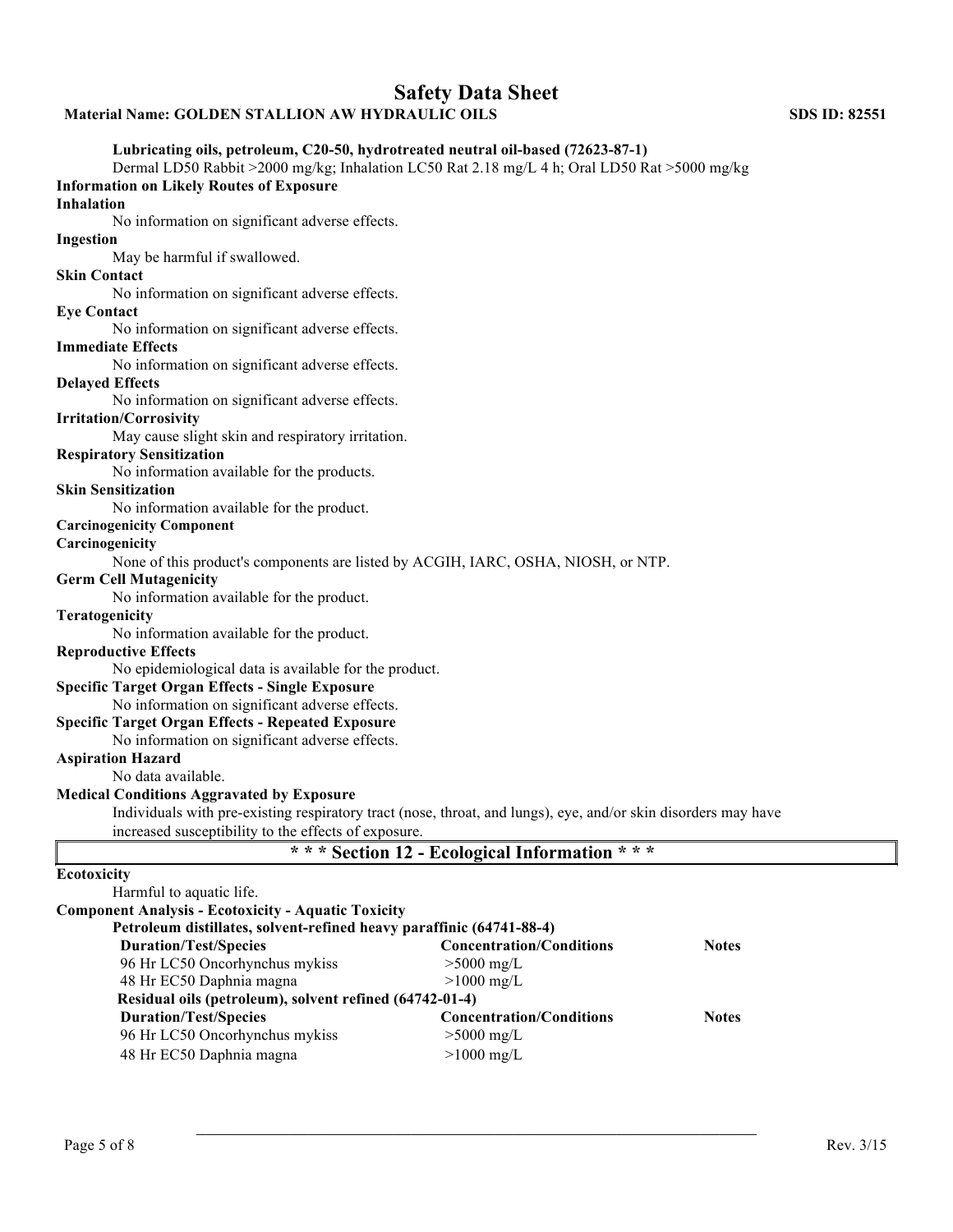# **Safety Data Sheet**

# **Material Name: GOLDEN STALLION AW HYDRAULIC OILS SDS ID: 82551**

| Residual oils (petroleum), solvent dewaxed (64742-62-7)                          |                                  |              |
|----------------------------------------------------------------------------------|----------------------------------|--------------|
| <b>Duration/Test/Species</b>                                                     | <b>Concentration/Conditions</b>  | <b>Notes</b> |
| 96 Hr LC50 Oncorhynchus mykiss                                                   | $>5000$ mg/L                     |              |
| 48 Hr EC50 Daphnia magna                                                         | $>1000$ mg/L                     |              |
| Lubricating oils (petroleum), C>25, hydrotreated bright stock (72623-83-7)       |                                  |              |
| <b>Duration/Test/Species</b>                                                     | <b>Concentration/Conditions</b>  | <b>Notes</b> |
| 96 Hr LC50 Lepomis macrochirus                                                   | $>10000$ mg/L                    |              |
| Lubricating oils, petroleum, hydrotreated spent (64742-58-1)                     |                                  |              |
| <b>Duration/Test/Species</b>                                                     | <b>Concentration/Conditions</b>  | <b>Notes</b> |
| 96 Hr LC50 Brachydanio rerio                                                     | 79.6 mg/L [semi-static]          |              |
| 96 Hr LC50 Pimephales promelas                                                   | 3.2 mg/L [semi-static]           |              |
| Lubricating oils, petroleum, C20-50, hydrotreated neutral oil-based (72623-87-1) |                                  |              |
| <b>Duration/Test/Species</b>                                                     | <b>Concentration/Conditions</b>  | <b>Notes</b> |
| 96 Hr LC50 Oncorhynchus mykiss                                                   | $>5000$ mg/L                     |              |
| 48 Hr EC50 Daphnia magna                                                         | $>1000$ mg/L                     |              |
| Petroleum distillates, hydrotreated heavy naphthenic (64742-52-5)                |                                  |              |
| <b>Duration/Test/Species</b>                                                     | <b>Concentration/Conditions</b>  | <b>Notes</b> |
| 96 Hr LC50 Oncorhynchus mykiss                                                   | $>5000$ mg/L                     |              |
| 48 Hr EC50 Daphnia magna                                                         | $>1000$ mg/L                     |              |
| Phosphorodithioic acid, O,O-di-C1-14-alkyl esters, zinc salts (68649-42-3)       |                                  |              |
| <b>Duration/Test/Species</b>                                                     | <b>Concentration/Conditions</b>  | <b>Notes</b> |
| 96 Hr LC50 Pimephales promelas                                                   | $1.0 - 5.0$ mg/L [static]        |              |
| 96 Hr LC50 Pimephales promelas                                                   | $10.0 - 35.0$ mg/L [semi-static] |              |
| 48 Hr EC50 Daphnia magna                                                         | $1 - 1.5$ mg/L                   |              |
| <b>Persistence and Degradability</b>                                             |                                  |              |
| No information available for the product.                                        |                                  |              |

#### **Bioaccumulation Potential**

No information available for the product.

# **Mobility in Soil**

No information available for the product.

# **Other Adverse Effects**

# **\* \* \* Section 13 - Disposal Considerations \* \* \***

# **Disposal Methods**

Dispose in accordance with federal, state, provincial, and local regulations. Regulations may also apply to empty containers. The responsibility for proper waste disposal lies with the owner of the waste. Contact US Global Petroleum regarding proper recycling or disposal.

These products, if discarded, are not expected to be a characteristic or listed hazardous waste. If recycled as used oil in the USA, they can be managed in accordance with the used oil exemption under 40 CFR Part 279. Processing, use, or contamination by the user may change the waste code(s) applicable to the disposal of these products.

# **\* \* \* Section 14 - Transport Information \* \* \***

# **Emergency Response Guide Number**

Not applicable.

- **DOT Shipping Name:** Not regulated as a hazardous material.
- **TDG Shipping Name:** Not regulated as a dangerous good.

# **\* \* \* Section 15 - Regulatory Information \* \* \***

# **Volatile Organic Compounds (As Regulated)**

Negligible as per U.S EPA 40 CFR 51.100(s)

### **Federal Regulations**

**SARA 302/304** 

#### **Component Analysis**

Based on the ingredient(s) listed in SECTION 3, this product does not contain any "extremely hazardous substances" listed pursuant to Title III of the Superfund Amendments and Reauthorization Act of 1986 (SARA) Section 302 or Section 304 as identified in 40 CFR Part 355, Appendix A and B.

 $\mathcal{L}_\text{max}$  and the contract of the contract of the contract of the contract of the contract of the contract of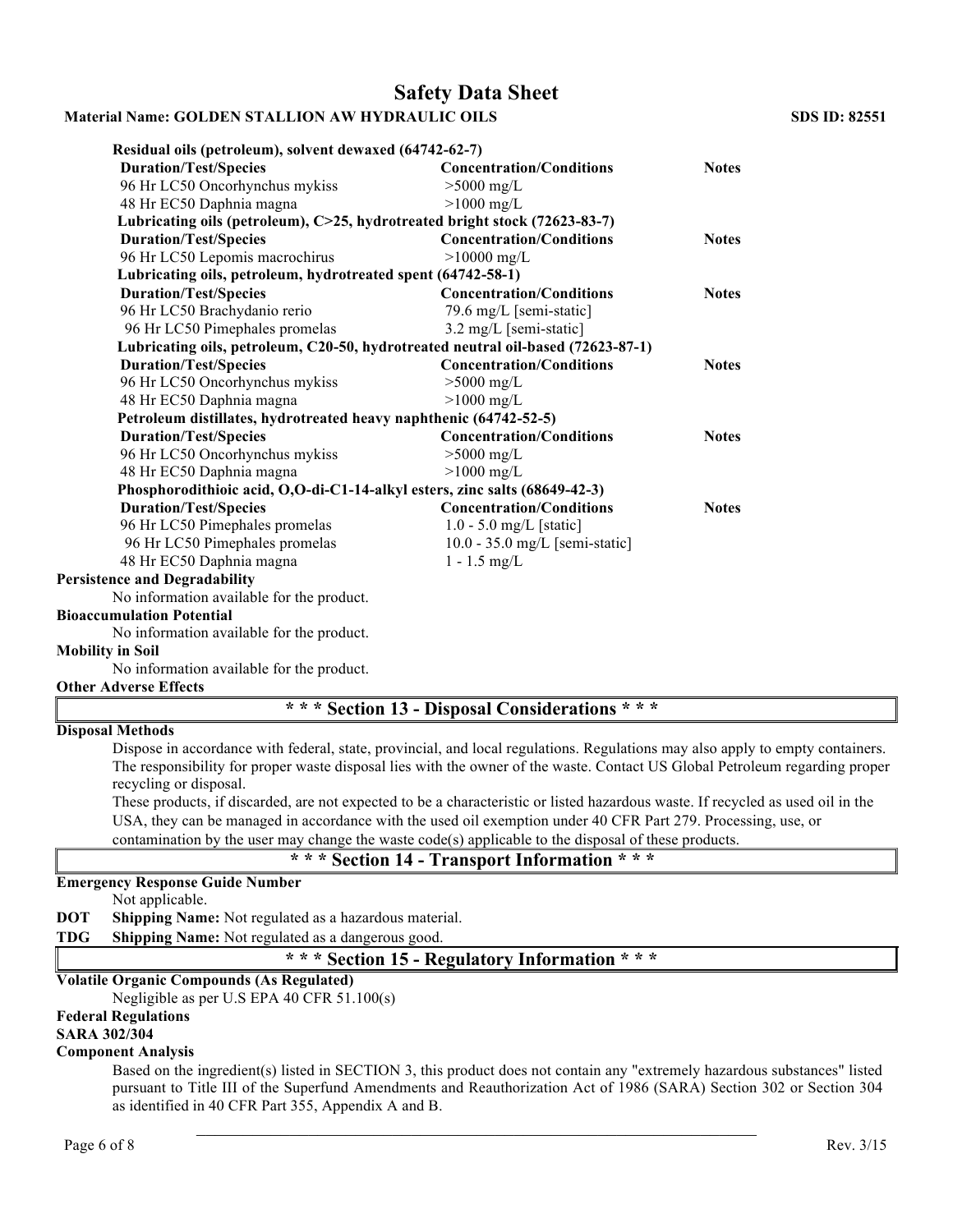# **SARA 311/312 Hazardous Categories**

**Acute Health:** No **Chronic Health:** No **Fire:** No **Pressure:** No **Reactive:** No

# **SARA Section 313**

#### **Component Analysis**

This product does not contain any "toxic" chemical subject to the requirements of section 313 of Title III of the Superfund Amendments and Reauthorization Act of 1986 (SARA) and 40 CFR Part 372.

# **CERCLA**

#### **Component Analysis**

Based on the ingredient(s) listed in SECTION 3, this product does not contain any "hazardous substance" listed under the Comprehensive Environmental Response, Compensation and Liability Act of 1980 (CERCLA) in 40 CFR Part 302, Table 302.4.

### **TSCA Inventory**

All the components of these products are listed on, or are automatically included as "naturally occurring chemical substances" on, or are exempted from the requirement to be listed on, the TSCA Inventory.

### **Component Analysis**

| Component                                                                 | $CAS \#$    | <b>TSCA</b> |
|---------------------------------------------------------------------------|-------------|-------------|
| Petroleum distillates, solvent-refined heavy paraffinic                   | 64741-88-4  | Yes         |
| Residual oils (petroleum), solvent refined                                | 64742-01-4  | Yes         |
| Residual oils (petroleum), hydrotreated                                   | 64742-57-0  | Yes         |
| Residual oils (petroleum), solvent dewaxed                                | 64742-62-7  | Yes         |
| Lubricating oils (petroleum), C>25, hydrotreated bright stock             | 72623-83-7  | Yes         |
| Lubricating oils, petroleum, hydrotreated spent                           | 64742-58-1  | Yes         |
| Lubricating oils, petroleum, C20-50, hydrotreated neutral oil-based       | 72623-87-1  | Yes         |
| Gas oils, petroleum, vacuum, hydrocracked, hydroisomerized, hydrogenated, | 178603-65-1 | Yes         |
| C20-40, branched and cyclic, high viscosity index                         |             |             |
| Gas oils, petroleum, vacuum, hydrocracked, hydroisomerized, hydrogenated, | 178603-66-2 | Yes         |
| C25-55, branched and cyclic, high viscosity index                         |             |             |
| Gas oils, petroleum, vacuum, hydrocracked, hydroisomerized, hydrogenated, | 178603-64-0 | Yes         |
| C15-30, branched and cyclic, high viscosity index                         |             |             |
| Petroleum distillates, hydrotreated heavy naphthenic                      | 64742-52-5  | Yes         |
| Phosphorodithioic acid, O,O-di-C1-14-alkyl esters, zinc salts             | 68649-42-3  | Yes         |

#### **U.S. State Regulations**

None of this product's components are listed on the state lists from CA, MA, MN, NJ or PA.

No component(s) are listed under the California Safe Drinking Water and Toxic Enforcement Act of 1986 (Proposition 65). **Canadian Regulations**

These products have been classified in accordance with the hazard criteria of the Controlled Products Regulations (CPR) and the MSDS contains all information required by the CPR.

 $\mathcal{L}_\mathcal{L}$  , and the contribution of the contribution of the contribution of the contribution of the contribution of the contribution of the contribution of the contribution of the contribution of the contribution of